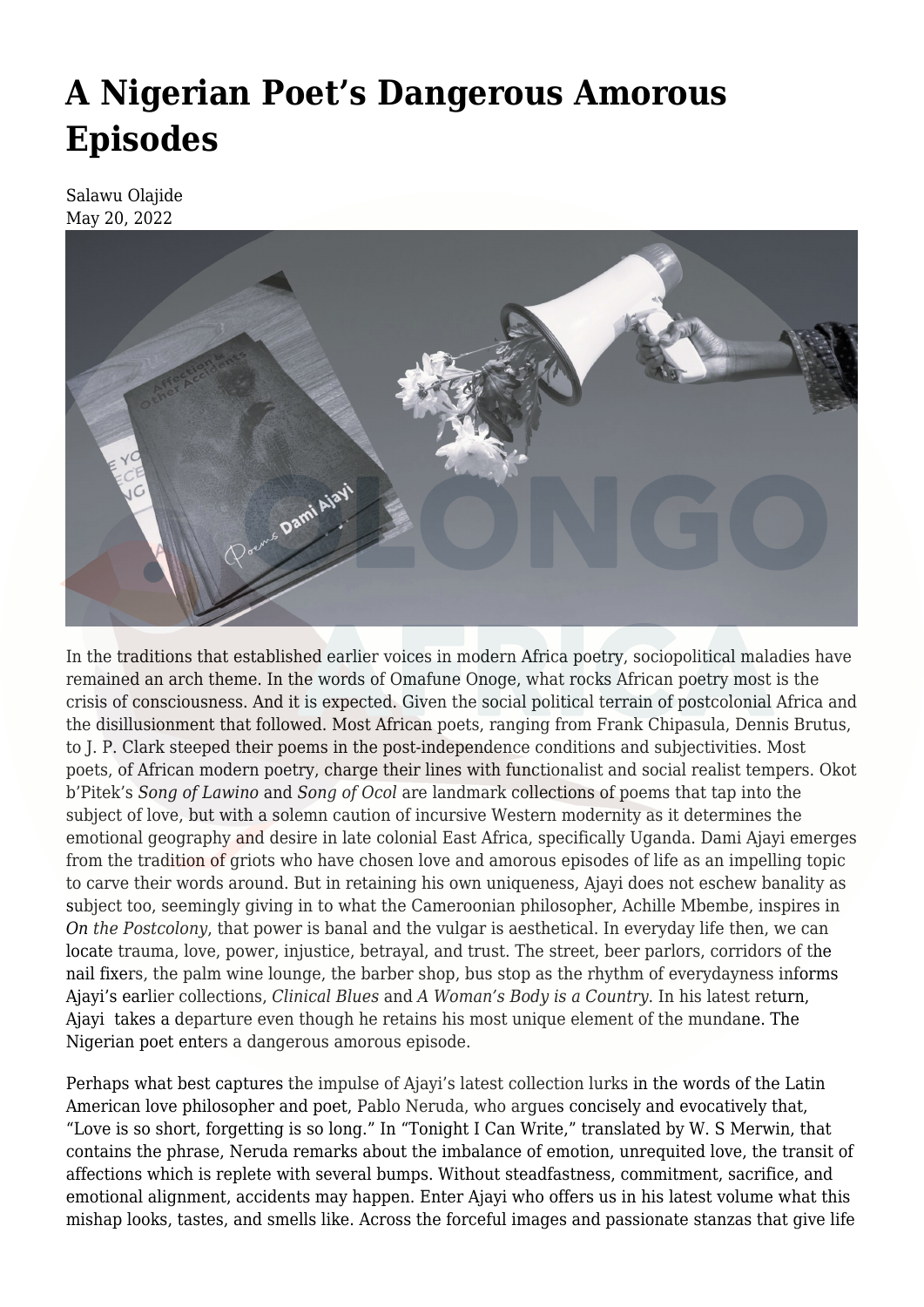to his verses in *Affection and Other Accidents*, there is also a first-person witnessing going on. Ajayi's new bundle is a shuttle into tribulations, grief and the harrowing landscape of love. It is a rebuttal that love is never a utopian planet where two lovers are fired with meteoric energy that herds them the same way. Ajayi warns that if care is less taken there could be a detour. Affection can be accidental, he says, from his titular anchor. What does it mean then to fall in love accidentally? Is healing possible with wounds and the cost of sorrows that follow such a tragic slip? Does it mean such metaphoric accidents always come with their bruises?

In what one can describe as a personal narrative of pain, we see the restless mobility of lovers who are unable to triumph over the hurdles of affection. What informs Ajayi's choice of non-fiction form in the first segment is immediately visible as we see him moving on "Third Mainland Bridge" to win his lover's heart: "I was compelled to ask you to marry me again." Soon after, we move from Lagos to Cologne, Germany, where the love fuse seems to be gradually melting. The voltage of emotion has dwindled. The psychical impact has brought a personal brunt to the persona, who Ajayi does little to hide, that he is the one speaking. Nonetheless, the painter's brush stroke has left us brooding when Ajayi declares, "We were to be married that summer. A perfect Danish wedding with all your family & friends & none of mine." I will reject the hypothesis that the first section of Ajayi's latest work is prose poetry. It lacks the internal constituents of poetic evocation. It pays less attention to the beauty of lyrics, metaphor and bolts of imagery. It is untidily painful. I will agree it is an autobiography that throbs with soreness. Nevertheless, it is a choice that I would argue has plainly conveyed the poet's anger in the most generative sense. It is not infused with embellishments, rather it takes you into the personal world of two previous lovers, one present, the other also present passively in her lover's account. To go back to Neruda's words, Ajayi is not forgetting all these memories that fold into a loss for him. What counts as a short time for us here as well is the three years of Ajayi's love timeline as seen in the first "Interlogue I".

Love is a windy social field with many pressures. There is the pressure of parents nudging incessantly that you are getting old as Ajayi would reveal in his "Aubade to Greying Hair." In that episode, the parents purvey a thought that part of life achievements is seeing their son getting married. Hence, they enlist themselves in the service of matchmaking as cupid advocates. Ajayi does not evoke in the collection that he is all innocent as observed in the poem, "Youth," which unveils adventure and exuberance as deciders of inordinate desires. Ajayi moves into different themes such as global politics of the pandemic in "Interlogue II" and the results of the consequence of his emotional mishap where,

fantasies or traumatic pasts, reach inwards for the dove's gentleness & sit out the gale outside Waterstones (Waterstones 14)

In the poems under "Interlogue II" again, we encounter the unreliable narrator. Why the persona might have chosen "she" as a pronoun of choice is clear. It harks back to the subject Ajayi engages from the start of the collection. Even so, we cannot conclude from the vague imprint the poem leaves that the speaker is referring to the same lover. The lines are nonetheless filled with anxieties and mistrusts. For another accident, we can call in the instance of "Cancelling R. Kelly," the American popstar who is currently serving a [term](https://www.nytimes.com/live/2021/09/27/nyregion/r-kelly-trial-news) for dipping into salacious adventure with underage girls, sex trafficking anf racketeering. In essence, Ajayi's poems spread across five different sections divided by interlogues. His poems dovetail into other incidents of grief, in loss of friends and families. Nevertheless, is Ajayi writing an anti-love manifesto if we are to agree by the temper that forms the artery of the collection?